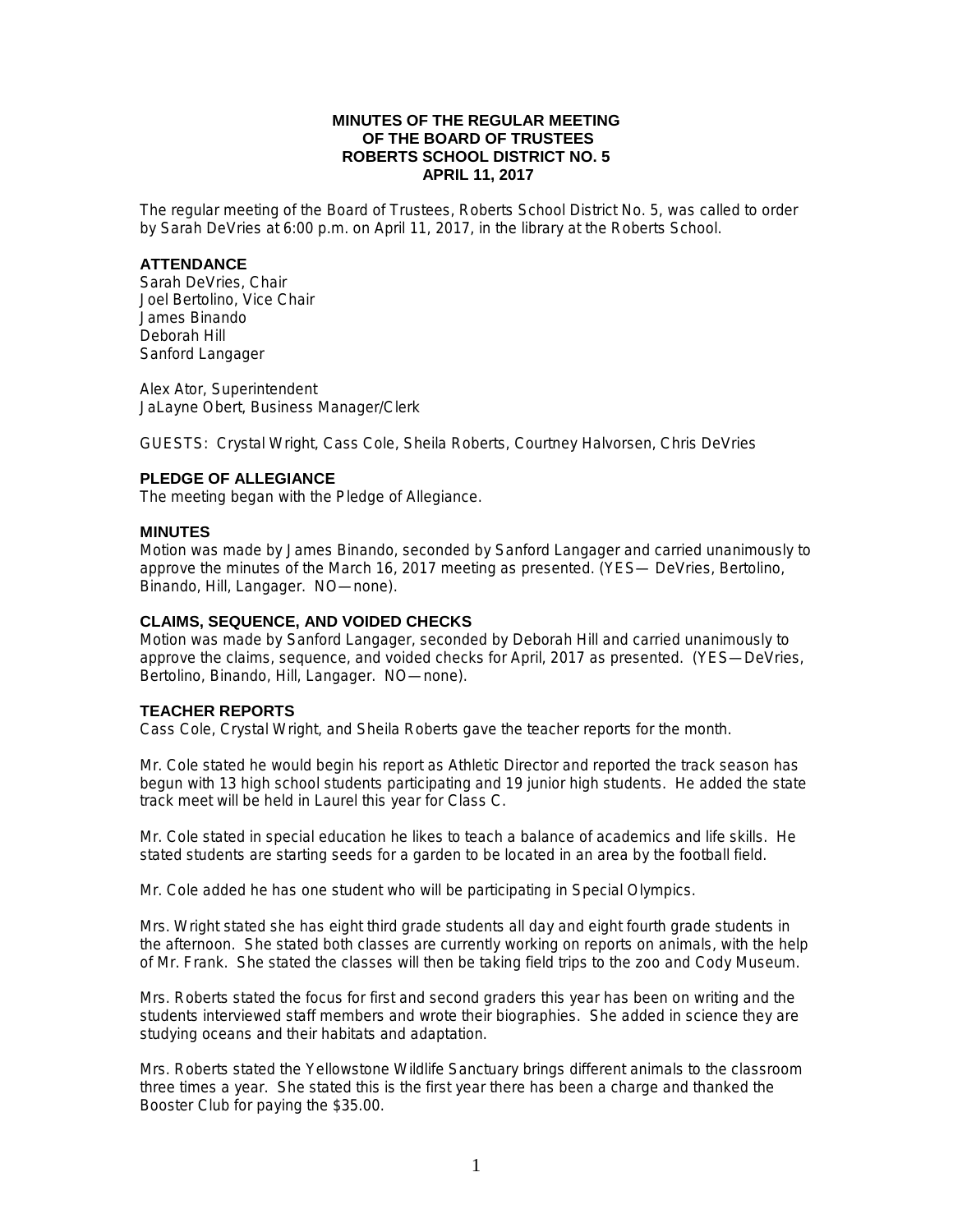Mr. Ator stated Mrs. Roberts handles combination classrooms well. He added Mrs. Wright helps connect the elementary group from top to bottom. He thanked Mr. Cole for his work as Athletic Director and added it is nice to have those responsibilities off his plate.

#### **PERSONNEL**

MATH POSITION – Mr. Ator stated interviews were conducted on Sunday for the math teaching position. He stated an offer has been made but we haven't heard if it has been accepted.

Motion was made by Deborah Hill, seconded by Sanford Langager and carried unanimously to allow the superintendent to hire for the math position at the discretion of the committee. (YES— DeVries, Bertolino, Binando, Hill, Langager. NO—none).

SUBSTITUTE BUS DRIVER – Mr. Ator asked that this matter be tabled until the next meeting to allow time for licensing requirements to be met.

ADVERTISE MAINTENANCE POSITION – Mr. Ator recommended the district advertise for a fulltime maintenance position next year at a salary of \$30,618 per year, replacing one 25 hour per week custodian.

Mr. Ator stated the salary is at the bottom end of the teacher matrix at a Master level. He asked if the Board wants to consider adding an insurance benefit which costs \$7951.92 per year or a partial benefit. He added about 40-60% of the cost of this position will come from the Building Reserve fund.

Mr. Bertolino asked what a partial insurance benefit would cost. Mr. Ator stated it would be whatever the Board decided.

Mr. Langager stated we would then be changing from two part-time custodians to one part-time custodian and one full-time maintenance person.

Mr. Ator stated we would be adding 15 hours per week to the custodial/maintenance schedule

Mr. Langager stated there is no doubt we need to do this.

Ms. DeVries stated this isn't just a custodial position but is more like a Director of Maintenance position.

Mr. Binando stated he would find it difficult to go much over this base for a salary.

Mr. Ator stated perhaps this should be taken to a committee so staff can have input into the decision.

Mr. Langager and Mr. Binando volunteered to serve on a committee with Mr. Ator to discuss the new maintenance position.

### **NEW BUSINESS**

COMMITMENTS TO ORGANIZATIONS FOR 2017-2018 – Mr. Ator recommended approval of a consent action item for payment of dues and fees for the 2017-2018 year for the following:

PowerSchool (Student Data Storage Software) \$3149.50 from General Fund Foxie Lady (School Accounting Software) **\$2750.00** from General Fund MTSBA (School Advocacy Group)  $$1978.50$  from General Fund MSSA (Accreditation help with library and counselor) \$ 600.00 from General Fund Destiny (Library Data Storage Software)  $\qquad$  \$ 700.00 from Misc. Fund SAM (School Advocacy Group for administrators) \$450.00 from General Fund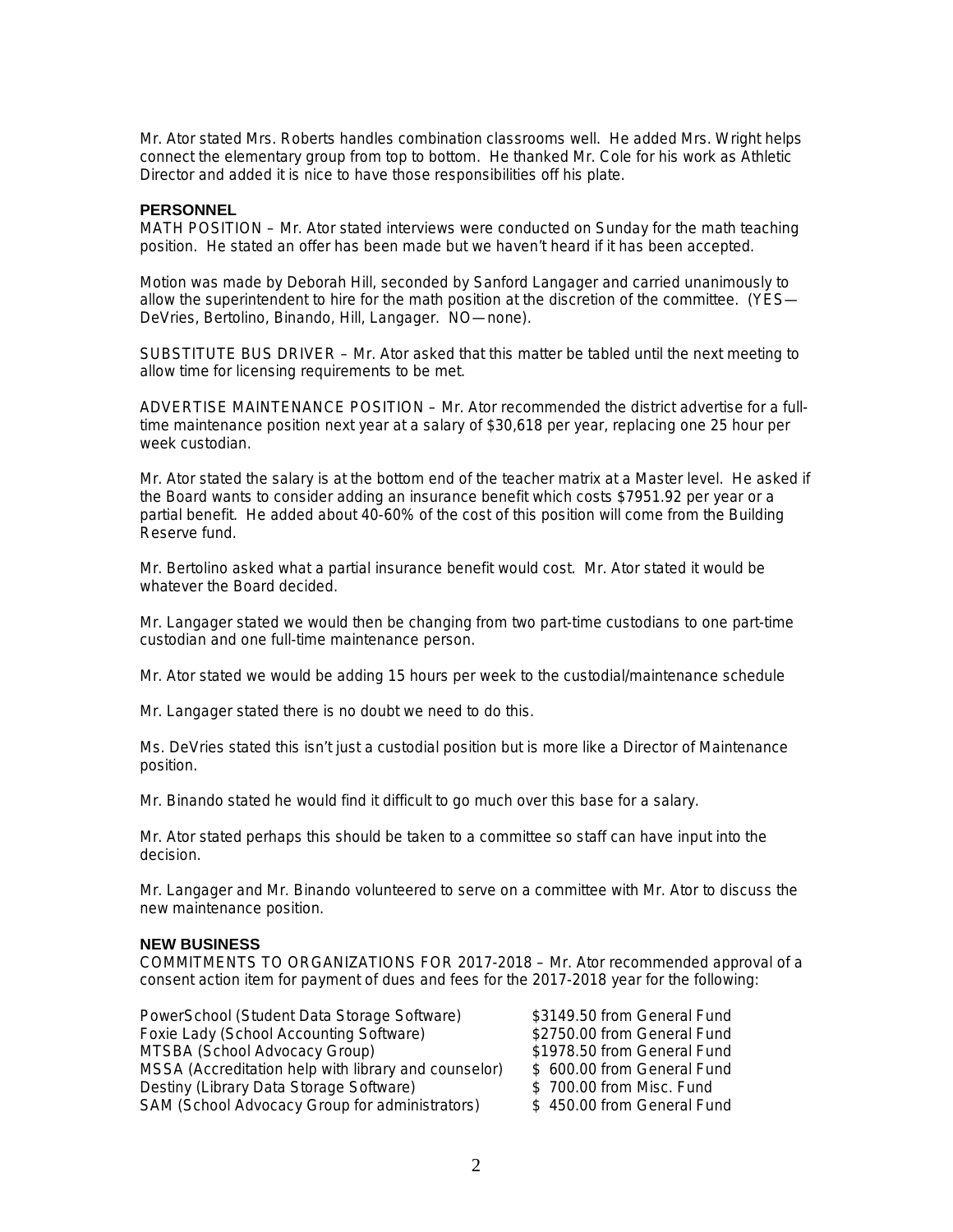MASBO (Advocacy Group for business officials  $$375.00$  from General Fund

ACE (School Curriculum Consortium) 63500.00 from General Fund MQEC (School Advocacy Group)  $$500.00$  from General Fund MHSA (High School Athletics)  $$2725.00$  from Activity Fund

(includes cost of Summer Conf.)

Motion was made by Joel Bertolino, seconded by Deborah Hill and carried unanimously to approve the consent action items for payment of dues and fees as recommended by the superintendent. (YES—DeVries, Bertolino, Binando, Hill, Langager. NO: none).

HEALTH INSURANCE RENEWAL WITH JOINT POWERS TRUST – Mr. Ator stated the premium for health insurance for the 2017-2018 year contains approximately an 8% increase or increase from \$613.33 to \$662.66 per month. He added this is for a \$500 deductible plan, which is almost unheard of in today's market. He recommended approval of the insurance renewal with the Joint Powers Trust.

Motion was made by Deborah Hill, seconded by Joel Bertolino and carried unanimously to approve the superintendent's recommendation for health insurance renewal Option 1 with the Joint Powers Trust. (YES—DeVries, Bertolino, Binando, Hill, Langager. NO—none).

ACE BUILDING BRIDGES INSTITUTE – Mr. Ator stated Jackie Ronning and Ashley McCoy applied to attend the Building Bridges training sponsored by ACE this summer. He stated both teachers have signed buyback contracts and recommended approval of their attending the training per the contract.

Motion was made by Sanford Langager, seconded by Joel Bertolino and carried unanimously to approve payment for Jackie Ronning and Ashley McCoy to attend the Building Bridges Summer Institute as per the buyback contract. (YES—DeVries, Bertolino, Binando, Hill, Langager. NO none).

AUDIT BID – Mr. Ator recommended the audit bid for the 2015-2016 and 2016-2017 school years from Strom & Associates in the amount of \$10,000 be approved. He stated the cost may be encumbered in this year's budget.

Motion was made by Deborah Hill, seconded by James Binando and carried unanimously to approve the bid from Strom and Associates in the amount of \$10,000 for the 2015-2016 and 2016-2017 school years audit which could be paid out of this year's budget. (YES—DeVries, Bertolino, Binando, Hill, Langager. NO—none).

SUMMER OFFICE HOURS – Mr. Ator stated the office will be open from 9-2, Monday through Thursday, during the summer break and will be closed the week of the Fourth of July.

ATTENDANCE FOR SUPERINTENDENT AT SUMMER CONFERENCES – Mr. Ator requested approval to attend the Montana Conference on Suicide Prevention in Bozeman and the SAM Administrative Institute this summer with the payment of travel costs and registration.

Motion was made by Sanford Langager, seconded by Deborah Hill and carried unanimously to approve the superintendent attending the Montana Conference on Suicide Prevention and the SAM Administrative Institute and pay costs for travel and registration. (YES—DeVries, Bertolino, Binando, Hill, Langager. NO—none).

SPRING ORDERS REVIEW – Mr. Ator stated he changed the supply ordering process for next year to allow the orders to be processed sooner. He stated teachers were given a limit of \$750 dollars and were required to write a letter of explanation to him and the Board if they went over the limit.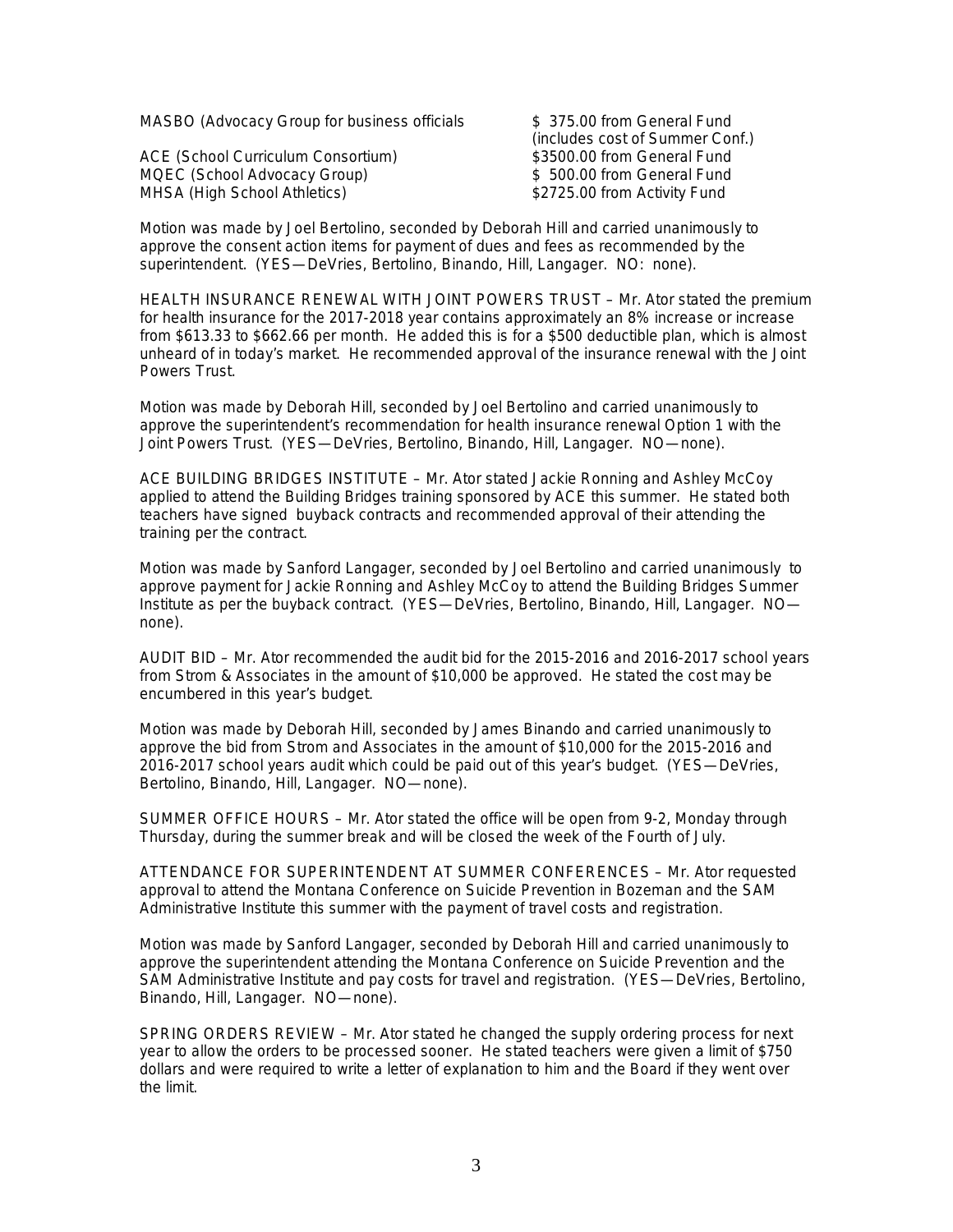Mr. Ator stated Mr. Harvison's order came to \$2863.07 but he submitted a letter explaining the extra expense. Mr. Ator stated there is also some Advanced Ag-Ed grant money which can be used to offset the additional cost.

Mr. Ator stated the custodial order from Hanson Chemical for \$7701.56 is included in spring orders as is the order from Peterson Quality Office for three copiers and two printers at a cost of \$17,999. He added the copiers could come from the Technology Fund. He recommended approval of the spring orders list as presented.

Motion was made by James Binando, seconded by Joel Bertolino and carried unanimously to approve the spring orders as presented. (YES--DeVries, Bertolino, Binando, Hill, Langager. NO—none).

# **OLD BUSINESS**

LEVY RESOLUTION – Motion was made by Joel Bertolino, seconded by Sanford Langager and carried unanimously to approve the following Resolution of Intent to Impose an Increase in Levies:

### **Resolution of Intent to Impose an Increase in Levies**

As an essential part of its budgeting process, the Roberts School District #5 Board of Trustees is authorized by law to impose levies to support its budget. The Roberts School District #5 Board of Trustees estimates the following increases/decreases in revenues and mills for the funds noted below for the next school fiscal year beginning July 1, 2017, using certified taxable valuations from the current school fiscal year as provided to the district:

| <b>Fund Supported</b>   | <b>Estimated Change</b> | <b>Estimated Change</b> | <b>Estimated Impact</b> | <b>Estimated Impact</b> |
|-------------------------|-------------------------|-------------------------|-------------------------|-------------------------|
|                         | in                      | in.                     | Home of                 | Home of                 |
|                         | Revenues*               | Mills*                  | \$100,000*              | \$200,000*              |
|                         |                         |                         |                         |                         |
| <b>Bus Depreciation</b> | \$7200                  | 4.34 mill               | \$5.86                  | \$11.72                 |
|                         | decrease                | decrease                | decrease                | decrease                |
| Transportation          | \$10,000<br>increase    | $6.02$ mill             | \$8.13                  | \$16.26<br>increase     |
|                         |                         | increase                | increase                |                         |
| Tuition                 | \$14,000                | 8.43 mill               | \$11.38                 | \$22.76                 |
|                         | decrease                | decrease                | decrease                | decrease                |
| <b>Building Reserve</b> | \$16,600<br>increase    | 10 mill                 | \$13.50                 | \$27.00<br>increase     |
| Elementary              |                         | increase                | increase                |                         |
| <b>Building Reserve</b> | \$16,600<br>increase    | 10 mill                 | \$13.50                 | \$27.00<br>increase     |
| High School             |                         | increase                | increase                |                         |
|                         |                         |                         |                         |                         |
| Total                   | \$22,000<br>increase    | 13.25 mill              | \$17.89                 | \$35.78<br>increase     |
|                         |                         | increase                | increase                |                         |

### \***Impacts above are based on current certified taxable valuations from the current school fiscal year.**

Regarding the increase in the building reserve levy referenced above, the following are school facility maintenance projects anticipated to be completed at this time:

- 1. Construction and Repairs of Existing Facilities
- 2. Electrical and Mechanical System Upgrades
- 3. Weatherization of Existing Facilities
- 4. General Grounds and Facilities Maintenance

(YES—DeVries, Bertolino, Binando, Hill, Langager. NO—none).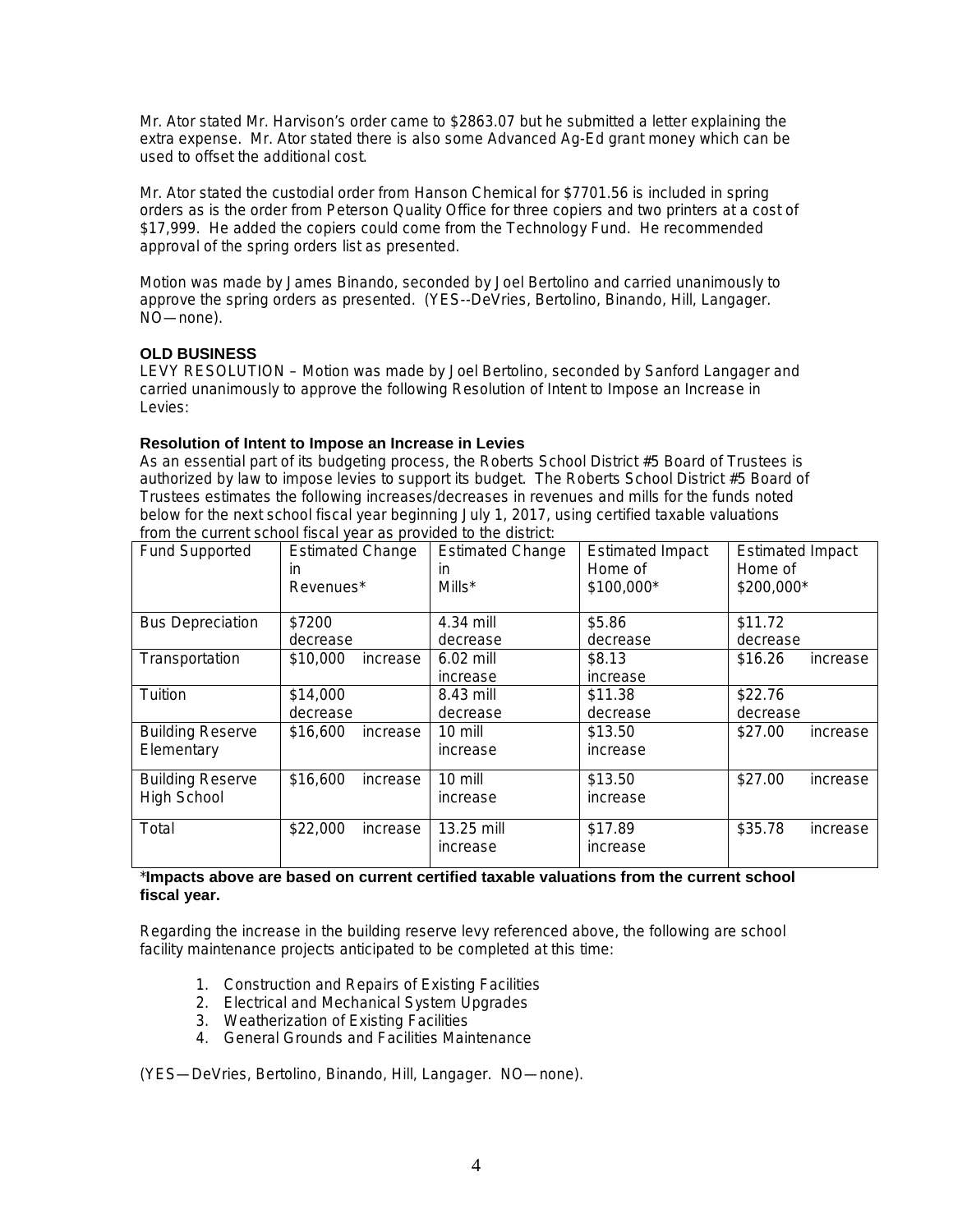2017-2018 FRIDAY PROGRAM SCHEDULE – Mr. Ator stated the schedule for the Friday program for next year was included in the Board packet and shows a monthly enrichment program and monthly teacher work sessions program as was discussed last month. He recommended approval of the changes to the Friday program for the next school year.

Motion was made by Joel Bertolino, seconded by Deborah Hill and carried unanimously to approve the changes to the Friday program for the next school year. (YES—DeVries, Bertolino, Binando, Hill, Langager. NO—none).

OUT OF DISTRICT STUDENT ATTENDANCE – Mr. Ator recommended approval of out-ofdistrict attendance by students AM and GB.

Motion was made by Sanford Langager, seconded by Joel Bertolino and carried unanimously to approve out-of-district attendance for students AM and GB.

#### **POLICY UPDATES AND REVIEW**

GOALS POLICY REWRITE – Mr. Ator stated he made changes to Policy 2000 – Goals, to reflect the goals listed in the Strategic Plan. He recommended the policy be approved as amended (see attached).

Motion was made by James Binando, seconded by Deborah Hill and carried unanimously to approve Policy 2000 – Goals as amended. (YES—DeVries, Bertolino, Binando, Hill, Langager. NO—none).

#### **SUPERINTENDENT REPORT**

ACADEMIC REPORT – Mr. Ator reported we only had three students in Roberts interested in taking Driver Education, which is not enough to run the program. He added Mr. Ruhnke has been offered the instructor position in Bridger and our students can take the course there.

Ms. DeVries stated she is fine with not running the program here as long as our students can be accommodated.

EXTRA-CURRICULAR REPORT – Mr. Ator reported BPA will be having its bake sale and Easter egg hunt on April 15 and bingo on April 28. He added Mr. Frank will be taking two students to the national convention in Orlando, Florida in May.

ACCREDITATION REPORT – Mr. Ator stated the 2017 accreditation report was included in the package. He stated there were no deviations in any of the three levels.

SUPERINTENDENT SCHEDULE – Mr. Ator stated he is planning on taking vacation the first week of July and a week in August after the SAM Administrative Institute.

### **EXECUTIVE SESSION**

Ms. DeVries called for an executive session at 7:53 p.m. for the evaluation of the Business Manager/District Clerk. She returned the meeting to regular session at 8:10 p.m.

\_\_\_\_\_\_\_\_\_\_\_\_\_\_\_\_\_\_\_\_\_\_\_\_\_\_\_\_\_\_\_\_\_\_ \_\_\_\_\_\_\_\_\_\_\_\_\_\_\_\_\_\_\_\_\_\_\_\_\_\_\_\_

### **ADJOURNMENT**

Ms. DeVries called for adjournment at 8:10 p.m.

Board Chair **District Clerk**